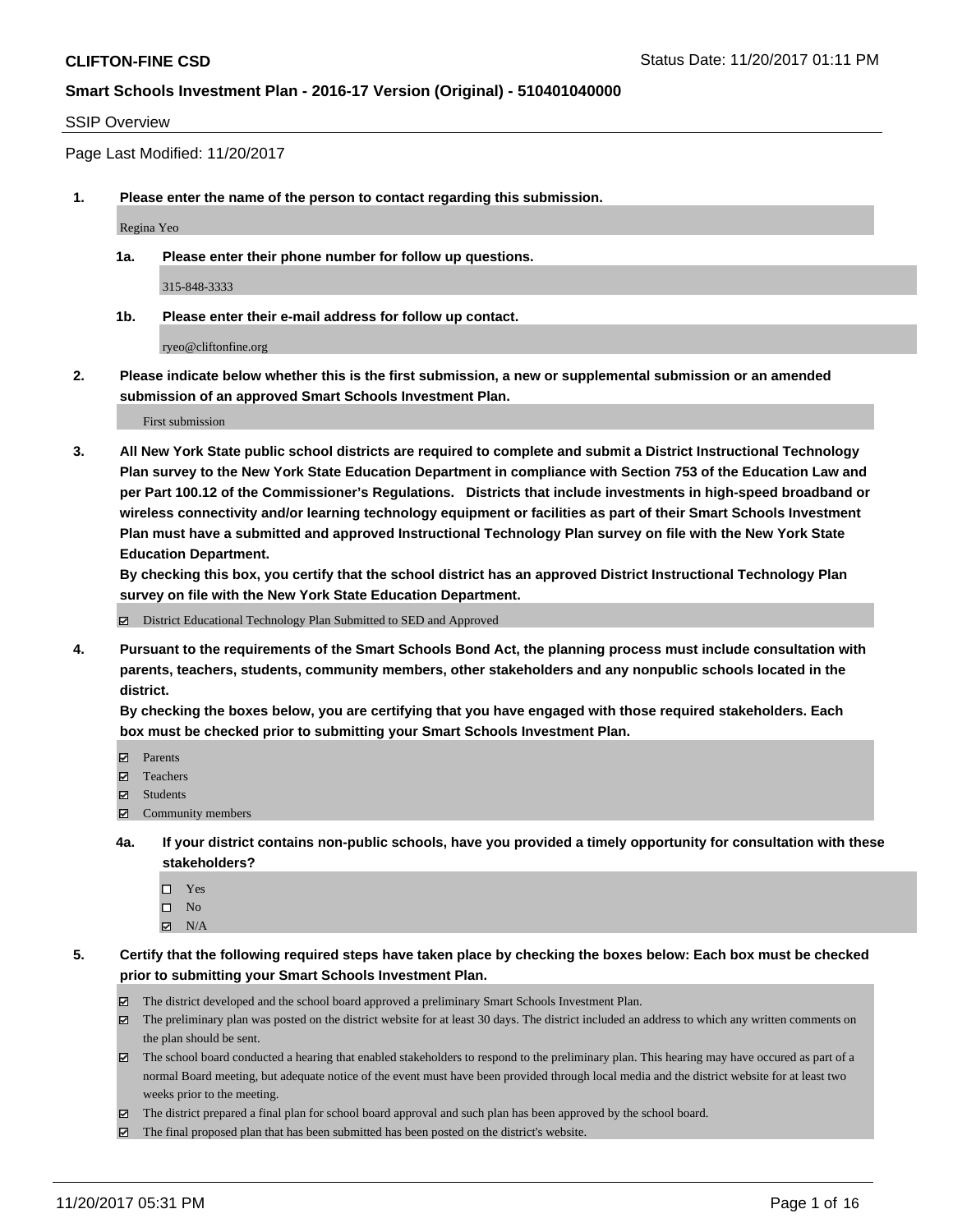#### SSIP Overview

Page Last Modified: 11/20/2017

**5a. Please upload the proposed Smart Schools Investment Plan (SSIP) that was posted on the district's website, along with any supporting materials. Note that this should be different than your recently submitted Educational Technology Survey. The Final SSIP, as approved by the School Board, should also be posted on the website and remain there during the course of the projects contained therein.**

SSIP CFCSD.pdf

**5b. Enter the webpage address where the final Smart Schools Investment Plan is posted. The Plan should remain posted for the life of the included projects.**

https://drive.google.com/drive/u/0/folders/0B-EpMtKW1GnTVFROSktNTUt2Wjg

**6. Please enter an estimate of the total number of students and staff that will benefit from this Smart Schools Investment Plan based on the cumulative projects submitted to date.**

370

**7. An LEA/School District may partner with one or more other LEA/School Districts to form a consortium to pool Smart Schools Bond Act funds for a project that meets all other Smart School Bond Act requirements. Each school district participating in the consortium will need to file an approved Smart Schools Investment Plan for the project and submit a signed Memorandum of Understanding that sets forth the details of the consortium including the roles of each respective district.**

 $\Box$  The district plans to participate in a consortium to partner with other school district(s) to implement a Smart Schools project.

**8. Please enter the name and 6-digit SED Code for each LEA/School District participating in the Consortium.**

| <b>Partner LEA/District</b> | <b>ISED BEDS Code</b> |
|-----------------------------|-----------------------|
| (No Response)               | (No Response)         |

**9. Please upload a signed Memorandum of Understanding with all of the participating Consortium partners.**

(No Response)

**10. Your district's Smart Schools Bond Act Allocation is:**

\$428,090

**11. Enter the budget sub-allocations by category that you are submitting for approval at this time. If you are not budgeting SSBA funds for a category, please enter 0 (zero.) If the value entered is \$0, you will not be required to complete that survey question.**

|                                              | Sub-               |
|----------------------------------------------|--------------------|
|                                              | <b>Allocations</b> |
| <b>School Connectivity</b>                   | 94,313             |
| <b>Connectivity Projects for Communities</b> | l 0                |
| Classroom Technology                         | $\overline{0}$     |
| Pre-Kindergarten Classrooms                  | $\overline{0}$     |
| Replace Transportable Classrooms             | $\mathbf 0$        |
| <b>High-Tech Security Features</b>           | 329,719            |
| Totals:                                      | 424,032            |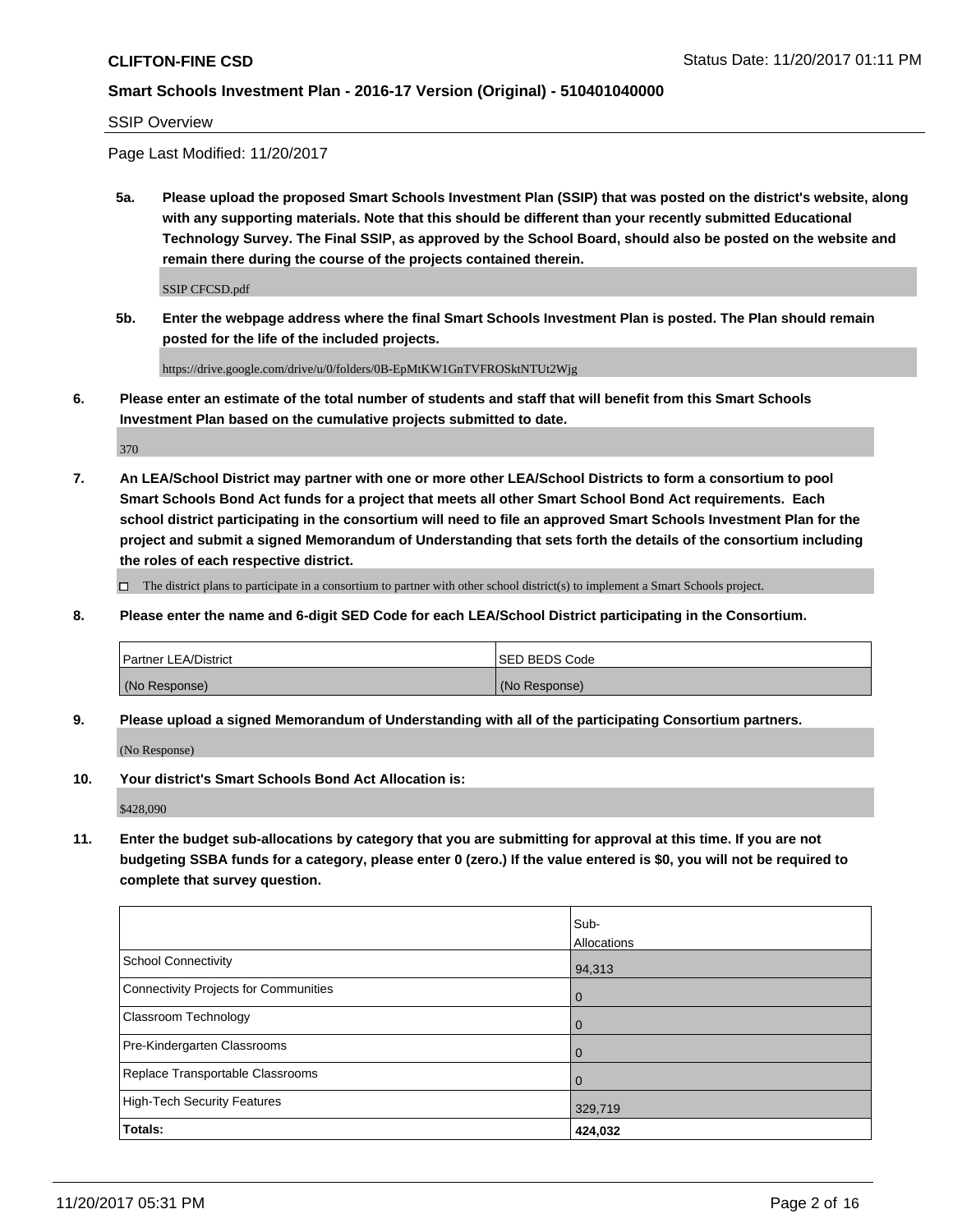#### School Connectivity

Page Last Modified: 11/20/2017

- **1. In order for students and faculty to receive the maximum benefit from the technology made available under the Smart Schools Bond Act, their school buildings must possess sufficient connectivity infrastructure to ensure that devices can be used during the school day. Smart Schools Investment Plans must demonstrate that:**
	- **sufficient infrastructure that meets the Federal Communications Commission's 100 Mbps per 1,000 students standard currently exists in the buildings where new devices will be deployed, or**
	- **is a planned use of a portion of Smart Schools Bond Act funds, or**
	- **is under development through another funding source.**

**Smart Schools Bond Act funds used for technology infrastructure or classroom technology investments must increase the number of school buildings that meet or exceed the minimum speed standard of 100 Mbps per 1,000 students and staff within 12 months. This standard may be met on either a contracted 24/7 firm service or a "burstable" capability. If the standard is met under the burstable criteria, it must be:**

**1. Specifically codified in a service contract with a provider, and**

**2. Guaranteed to be available to all students and devices as needed, particularly during periods of high demand, such as computer-based testing (CBT) periods.**

**Please describe how your district already meets or is planning to meet this standard within 12 months of plan submission.**

The district currently has 100 Mbps with a student population of 317.

**1a. If a district believes that it will be impossible to meet this standard within 12 months, it may apply for a waiver of this requirement, as described on the Smart Schools website. The waiver must be filed and approved by SED prior to submitting this survey.**

**2. Connectivity Speed Calculator (Required)**

|                         | i Number of<br><b>Students</b> | Multiply by<br>100 Kbps | Divide by 1000   Current Speed<br>to Convert to<br>Required<br>l Speed in Mb | lin Mb   | Expected<br>Speed to be<br>Attained Within   Required<br>12 Months | <b>Expected Date</b><br>When<br>Speed Will be<br>Met |
|-------------------------|--------------------------------|-------------------------|------------------------------------------------------------------------------|----------|--------------------------------------------------------------------|------------------------------------------------------|
| <b>Calculated Speed</b> | 317                            | 31.700                  | 31.7 Mbps                                                                    | 100 Mbps | 100 Mbps                                                           | Already<br>achieved                                  |

#### **3. Describe how you intend to use Smart Schools Bond Act funds for high-speed broadband and/or wireless connectivity projects in school buildings.**

*The current network cabling infrastructure is over 15 years old and does not have fiber optic cabling between major telecommunications closets. There are several areas of the building that are underserved with cabled network ports and cabling that is not terminated properly which causes system outages and unreliable transmission of data. The Smart School Bond fund will be used to upgrade the network cabling infrastructure to allow for high speed broadband and/or wireless to be available throughout the District's facilities.*

 $\Box$  By checking this box, you are certifying that the school district has an approved waiver of this requirement on file with the New York State Education Department.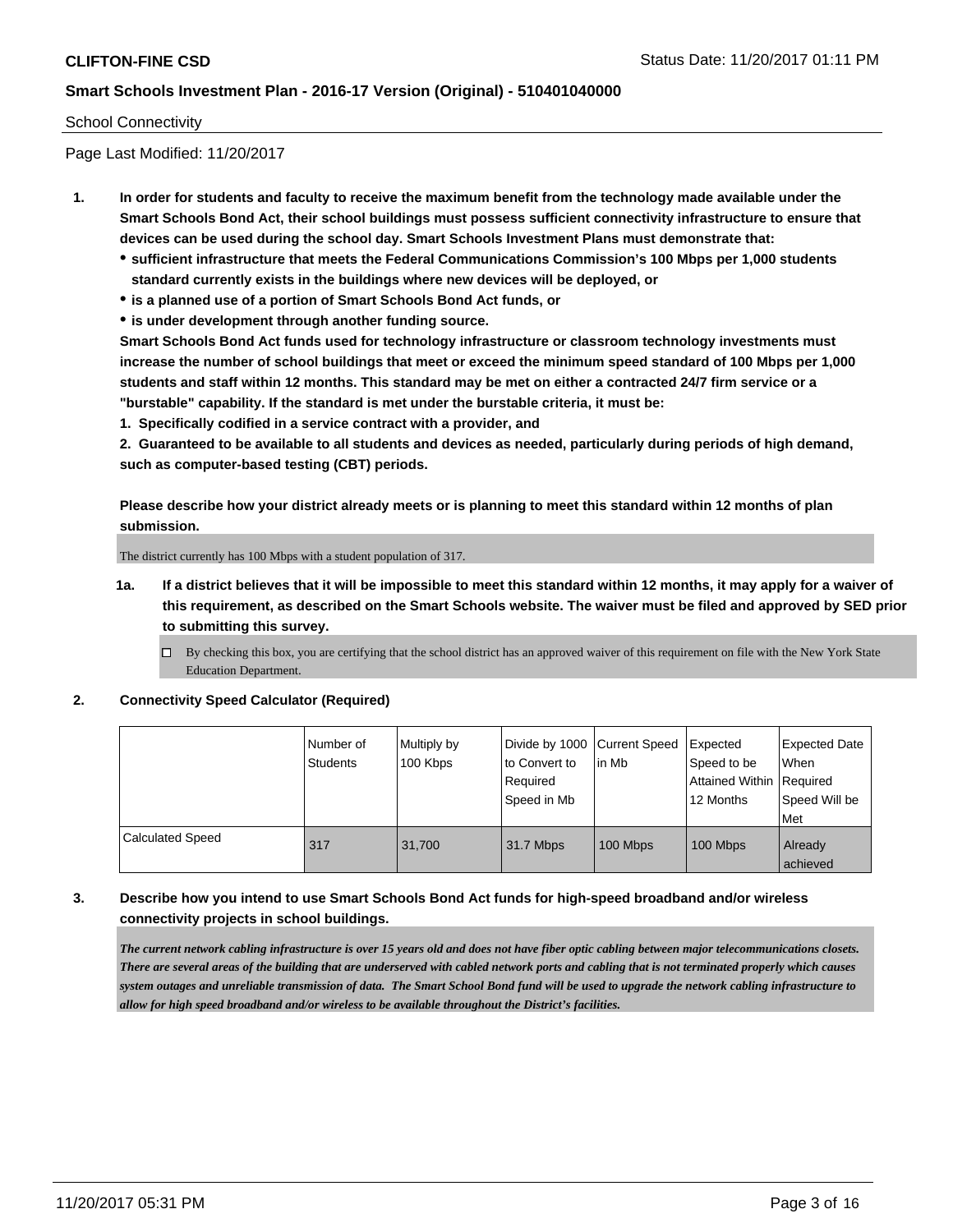School Connectivity

Page Last Modified: 11/20/2017

**4. Describe the linkage between the district's District Instructional Technology Plan and the proposed projects. (There should be a link between your response to this question and your response to Question 1 in Part E. Curriculum and Instruction "What are the district's plans to use digital connectivity and technology to improve teaching and learning?)**

T

Google Apps / Docs has replaced some of the shared network folders. For instructional software and educational tools we transitioned from in-district server-client models to internet cloud-based models for a few years now. Using cloud-based Software as a Service (SaaS) frees up internal server resources and saves management costs of reinstalling client software on all PC images. It also allows for home or mobile access to software and services that would previously have needed to be connected from physically inside the district network. We will also run any web-based cloud applications.

| <b>OBJECTIVE</b>                                                                                                  | <b>DESIRED OUTCOME</b>                                                                                                                          |
|-------------------------------------------------------------------------------------------------------------------|-------------------------------------------------------------------------------------------------------------------------------------------------|
| Connectivity – move the district from network folders and server to cloud<br>based & increase wireless connection | Increase productivity, network space, ability to utilize web-based<br>instructional software<br>Enable all wireless devices strong connectivity |
| Technology-Increase student access to technology through 1:1 devices                                              | All students will have 1:1 devices for mastery of basic computer skills for<br>life use.                                                        |

**5. If the district wishes to have students and staff access the Internet from wireless devices within the school building, or in close proximity to it, it must first ensure that it has a robust Wi-Fi network in place that has sufficient bandwidth to meet user demand.**

**Please describe how you have quantified this demand and how you plan to meet this demand.**

The District completed a Wi-Fi upgrade project in 2014 for the enire K12 School Building. Wi-Fi is available in every instructional and administrave speaces as well as all large areas in the building. The Wi-Fi is robust enough to handle our 1 to 1 intitiative.

**6. As indicated on Page 5 of the guidance, the Office of Facilities Planning will have to conduct a preliminary review of all capital projects, including connectivity projects.**

**Please indicate on a separate row each project number given to you by the Office of Facilities Planning.**

| l Proiect Number      |  |
|-----------------------|--|
| 51-04-01-04-7-999-001 |  |

**7. Certain high-tech security and connectivity infrastructure projects may be eligible for an expedited review process as determined by the Office of Facilities Planning.**

**Was your project deemed eligible for streamlined review?**

No

**8. Include the name and license number of the architect or engineer of record.**

| Name           | License Number |
|----------------|----------------|
| Michael Harris | 221911         |

**9. If you are submitting an allocation for School Connectivity complete this table. Note that the calculated Total at the bottom of the table must equal the Total allocation for this category that you entered in the SSIP Overview overall budget.**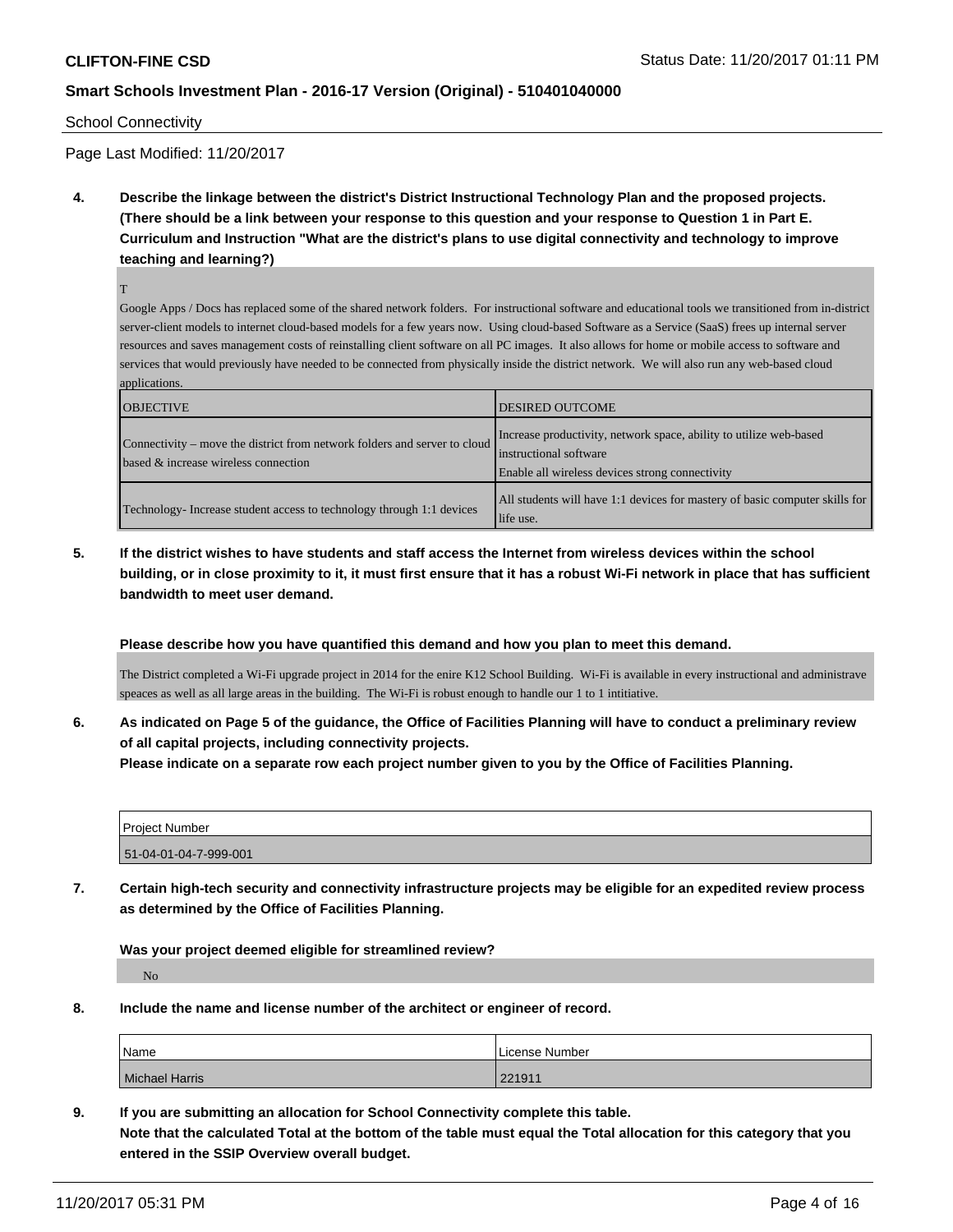School Connectivity

Page Last Modified: 11/20/2017

|                                            | Sub-          |
|--------------------------------------------|---------------|
|                                            | Allocation    |
| Network/Access Costs                       | 17,640        |
| <b>Outside Plant Costs</b>                 | (No Response) |
| School Internal Connections and Components | 68,319        |
| <b>Professional Services</b>               | (No Response) |
| Testing                                    | 8,354         |
| <b>Other Upfront Costs</b>                 | (No Response) |
| <b>Other Costs</b>                         | (No Response) |
| Totals:                                    | 94,313        |

**10. Please detail the type, quantity, per unit cost and total cost of the eligible items under each sub-category. This is especially important for any expenditures listed under the "Other" category. All expenditures must be eligible for tax-exempt financing to be reimbursed through the SSBA. Sufficient detail must be provided so that we can verify this is the case. If you have any questions, please contact us directly through smartschools@nysed.gov. NOTE: Wireless Access Points should be included in this category, not under Classroom Educational Technology, except those that will be loaned/purchased for nonpublic schools.**

| Select the allowable expenditure<br>type.<br>Repeat to add another item under | Item to be purchased    | Quantity       | Cost per Item | <b>Total Cost</b> |
|-------------------------------------------------------------------------------|-------------------------|----------------|---------------|-------------------|
| each type.                                                                    |                         |                |               |                   |
| Network/Access Costs                                                          | aggregate switch        |                | 17,640        | 17,640            |
| <b>Connections/Components</b>                                                 | 10 GE Fiber Modules     | 4              | 1,260         | 5,040             |
| <b>Connections/Components</b>                                                 | <b>BE fiber Modules</b> | $\overline{2}$ | 882           | 1,764             |
| <b>Connections/Components</b>                                                 | integration services    |                | 1,744         | 1,744             |
| Testing<br>Re-terminate & test cabling                                        |                         | 102            | 82            | 8,354             |
| <b>Connections/Components</b>                                                 | new network cabling     | 66             | 567           | 37,422            |
| Connections/Components                                                        | Fiber Backbone Cabling  | 3              | 7,182         | 21,546            |
| Connections/Components                                                        | Wire Management         |                | 803           | 803               |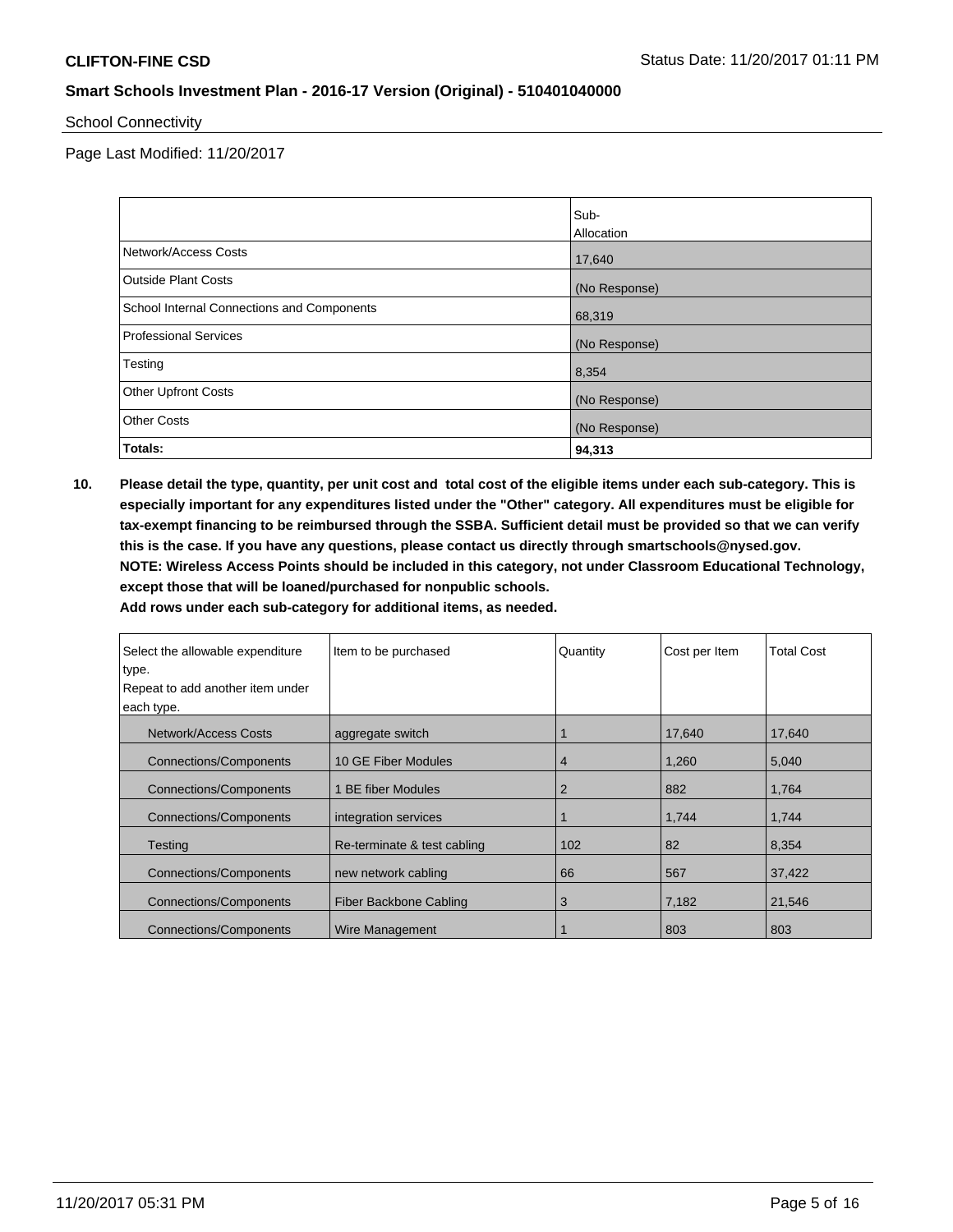Community Connectivity (Broadband and Wireless)

Page Last Modified: 11/20/2017

**1. Describe how you intend to use Smart Schools Bond Act funds for high-speed broadband and/or wireless connectivity projects in the community.**

(No Response)

**2. Please describe how the proposed project(s) will promote student achievement and increase student and/or staff access to the Internet in a manner that enhances student learning and/or instruction outside of the school day and/or school building.**

(No Response)

**3. Community connectivity projects must comply with all the necessary local building codes and regulations (building and related permits are not required prior to plan submission).**

 $\Box$  I certify that we will comply with all the necessary local building codes and regulations.

**4. Please describe the physical location of the proposed investment.**

(No Response)

**5. Please provide the initial list of partners participating in the Community Connectivity Broadband Project, along with their Federal Tax Identification (Employer Identification) number.**

| <b>Project Partners</b> | l Federal ID # |
|-------------------------|----------------|
| (No Response)           | (No Response)  |

**6. If you are submitting an allocation for Community Connectivity, complete this table. Note that the calculated Total at the bottom of the table must equal the Total allocation for this category that you entered in the SSIP Overview overall budget.**

|                                    | Sub-Allocation |
|------------------------------------|----------------|
| Network/Access Costs               | (No Response)  |
| <b>Outside Plant Costs</b>         | (No Response)  |
| <b>Tower Costs</b>                 | (No Response)  |
| <b>Customer Premises Equipment</b> | (No Response)  |
| <b>Professional Services</b>       | (No Response)  |
| Testing                            | (No Response)  |
| <b>Other Upfront Costs</b>         | (No Response)  |
| <b>Other Costs</b>                 | (No Response)  |
| Totals:                            | 0              |

**7. Please detail the type, quantity, per unit cost and total cost of the eligible items under each sub-category. This is especially important for any expenditures listed under the "Other" category. All expenditures must be capital-bond eligible to be reimbursed through the SSBA. If you have any questions, please contact us directly through smartschools@nysed.gov.**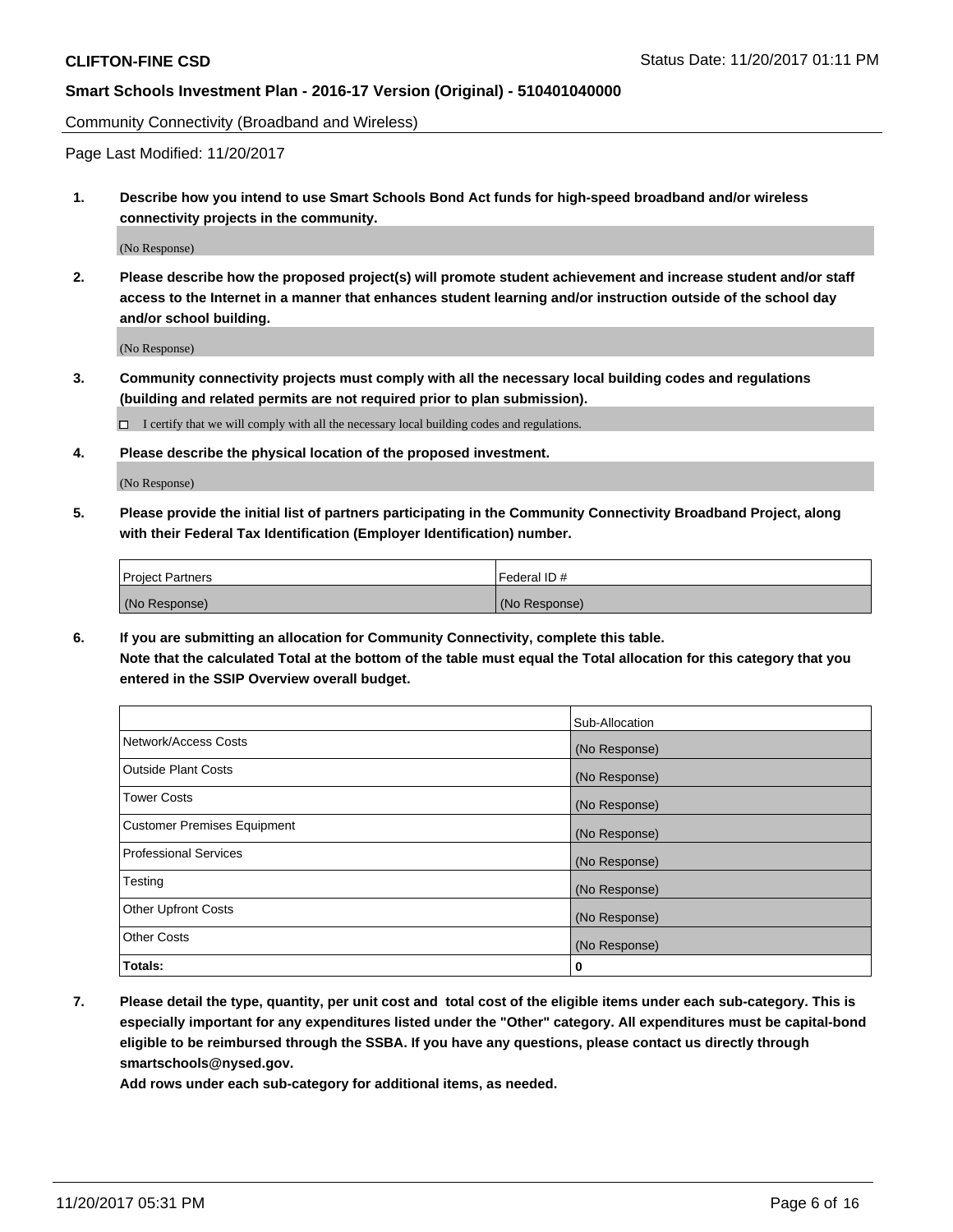Community Connectivity (Broadband and Wireless)

Page Last Modified: 11/20/2017

| Select the allowable expenditure<br>type.<br>Repeat to add another item under | Item to be purchased<br> Quantity |               | Cost per Item | <b>Total Cost</b> |
|-------------------------------------------------------------------------------|-----------------------------------|---------------|---------------|-------------------|
| each type.                                                                    |                                   |               |               |                   |
| (No Response)                                                                 | (No Response)                     | (No Response) | (No Response) | (No Response)     |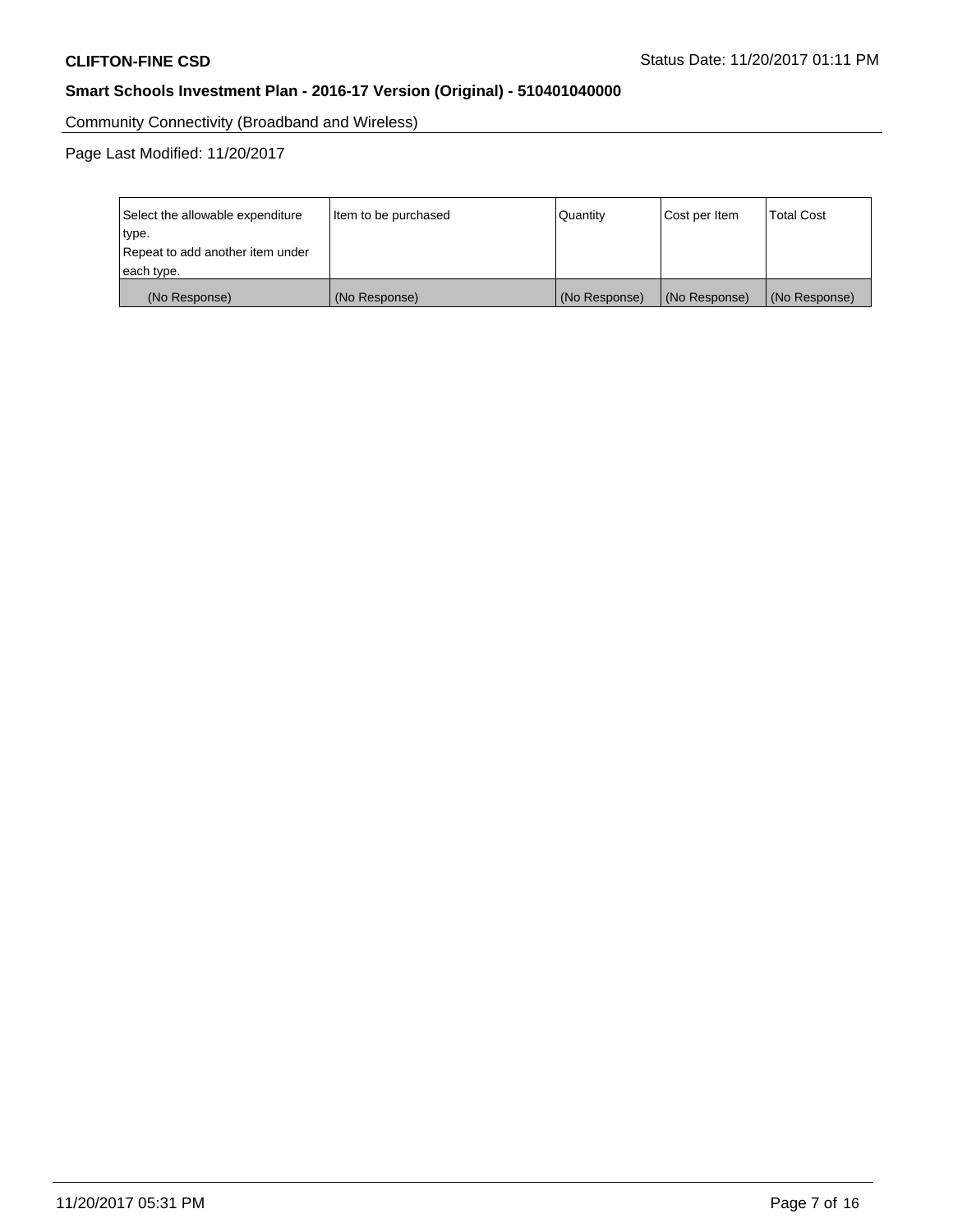### Classroom Learning Technology

Page Last Modified: 11/20/2017

**1. In order for students and faculty to receive the maximum benefit from the technology made available under the Smart Schools Bond Act, their school buildings must possess sufficient connectivity infrastructure to ensure that devices can be used during the school day. Smart Schools Investment Plans must demonstrate that sufficient infrastructure that meets the Federal Communications Commission's 100 Mbps per 1,000 students standard currently exists in the buildings where new devices will be deployed, or is a planned use of a portion of Smart Schools Bond Act funds, or is under development through another funding source.**

**Smart Schools Bond Act funds used for technology infrastructure or classroom technology investments must increase the number of school buildings that meet or exceed the minimum speed standard of 100 Mbps per 1,000 students and staff within 12 months. This standard may be met on either a contracted 24/7 firm service or a "burstable" capability. If the standard is met under the burstable criteria, it must be:**

**1. Specifically codified in a service contract with a provider, and**

**2. Guaranteed to be available to all students and devices as needed, particularly during periods of high demand, such as computer-based testing (CBT) periods.**

**Please describe how your district already meets or is planning to meet this standard within 12 months of plan submission.**

(No Response)

- **1a. If a district believes that it will be impossible to meet this standard within 12 months, it may apply for a waiver of this requirement, as described on the Smart Schools website. The waiver must be filed and approved by SED prior to submitting this survey.**
	- $\Box$  By checking this box, you are certifying that the school district has an approved waiver of this requirement on file with the New York State Education Department.
- **2. Connectivity Speed Calculator (Required)**

|                         | Number of<br><b>Students</b> | Multiply by<br>100 Kbps | Divide by 1000 Current Speed<br>to Convert to<br>Reauired<br>Speed in Mb | l in Mb          | Expected<br>Speed to be<br>Attained Within   Required<br>12 Months | Expected Date<br>When<br>Speed Will be<br>Met |
|-------------------------|------------------------------|-------------------------|--------------------------------------------------------------------------|------------------|--------------------------------------------------------------------|-----------------------------------------------|
| <b>Calculated Speed</b> | (No<br>Response)             | (No Response)           | (No<br>Response)                                                         | (No<br>Response) | (No<br>Response)                                                   | (No<br>Response)                              |

**3. If the district wishes to have students and staff access the Internet from wireless devices within the school building, or in close proximity to it, it must first ensure that it has a robust Wi-Fi network in place that has sufficient bandwidth to meet user demand.**

**Please describe how you have quantified this demand and how you plan to meet this demand.**

(No Response)

**4. All New York State public school districts are required to complete and submit an Instructional Technology Plan survey to the New York State Education Department in compliance with Section 753 of the Education Law and per Part 100.12 of the Commissioner's Regulations.**

**Districts that include educational technology purchases as part of their Smart Schools Investment Plan must have a submitted and approved Instructional Technology Plan survey on file with the New York State Education Department.**

By checking this box, you are certifying that the school district has an approved Instructional Technology Plan survey on file with the New York State Education Department.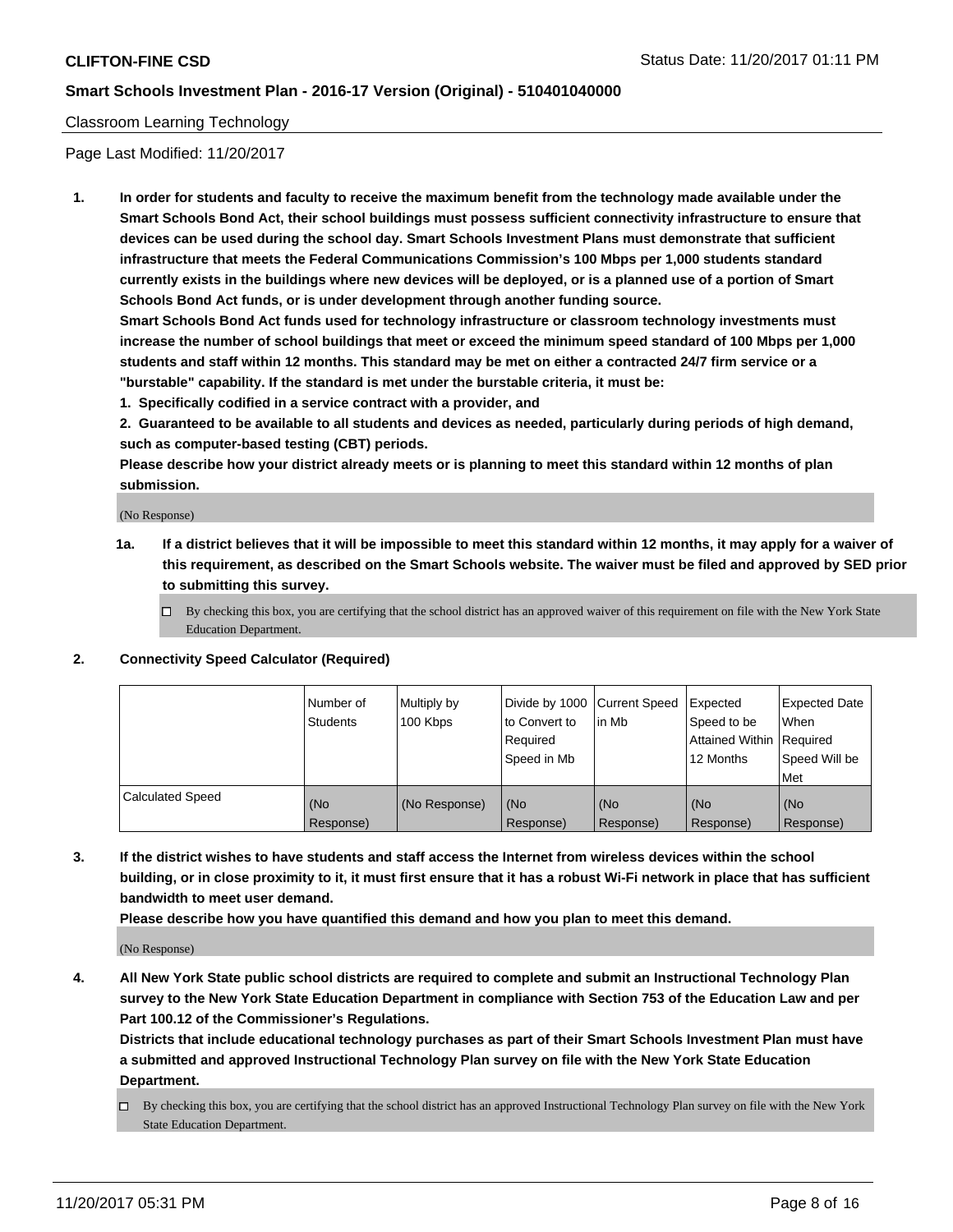#### Classroom Learning Technology

Page Last Modified: 11/20/2017

**5. Describe the devices you intend to purchase and their compatibility with existing or planned platforms or systems. Specifically address the adequacy of each facility's electrical, HVAC and other infrastructure necessary to install and support the operation of the planned technology.**

(No Response)

- **6. Describe how the proposed technology purchases will:**
	- **> enhance differentiated instruction;**
	- **> expand student learning inside and outside the classroom;**
	- **> benefit students with disabilities and English language learners; and**
	- **> contribute to the reduction of other learning gaps that have been identified within the district.**

**The expectation is that districts will place a priority on addressing the needs of students who struggle to succeed in a rigorous curriculum. Responses in this section should specifically address this concern and align with the district's Instructional Technology Plan (in particular Question 2 of E. Curriculum and Instruction: "Does the district's instructional technology plan address the needs of students with disabilities to ensure equitable access to instruction, materials and assessments?" and Question 3 of the same section: "Does the district's instructional technology plan address the provision of assistive technology specifically for students with disabilities to ensure access to and participation in the general curriculum?"**

(No Response)

**7. Where appropriate, describe how the proposed technology purchases will enhance ongoing communication with parents and other stakeholders and help the district facilitate technology-based regional partnerships, including distance learning and other efforts.**

(No Response)

**8. Describe the district's plan to provide professional development to ensure that administrators, teachers and staff can employ the technology purchased to enhance instruction successfully.**

**Note: This response should be aligned and expanded upon in accordance with your district's response to Question 1 of F. Professional Development of your Instructional Technology Plan: "Please provide a summary of professional development offered to teachers and staff, for the time period covered by this plan, to support technology to enhance teaching and learning. Please include topics, audience and method of delivery within your summary."**

(No Response)

- **9. Districts must contact the SUNY/CUNY teacher preparation program that supplies the largest number of the district's new teachers to request advice on innovative uses and best practices at the intersection of pedagogy and educational technology.**
	- By checking this box, you certify that you have contacted the SUNY/CUNY teacher preparation program that supplies the largest number of your new teachers to request advice on these issues.
	- **9a. Please enter the name of the SUNY or CUNY Institution that you contacted.**

(No Response)

**9b. Enter the primary Institution phone number.**

(No Response)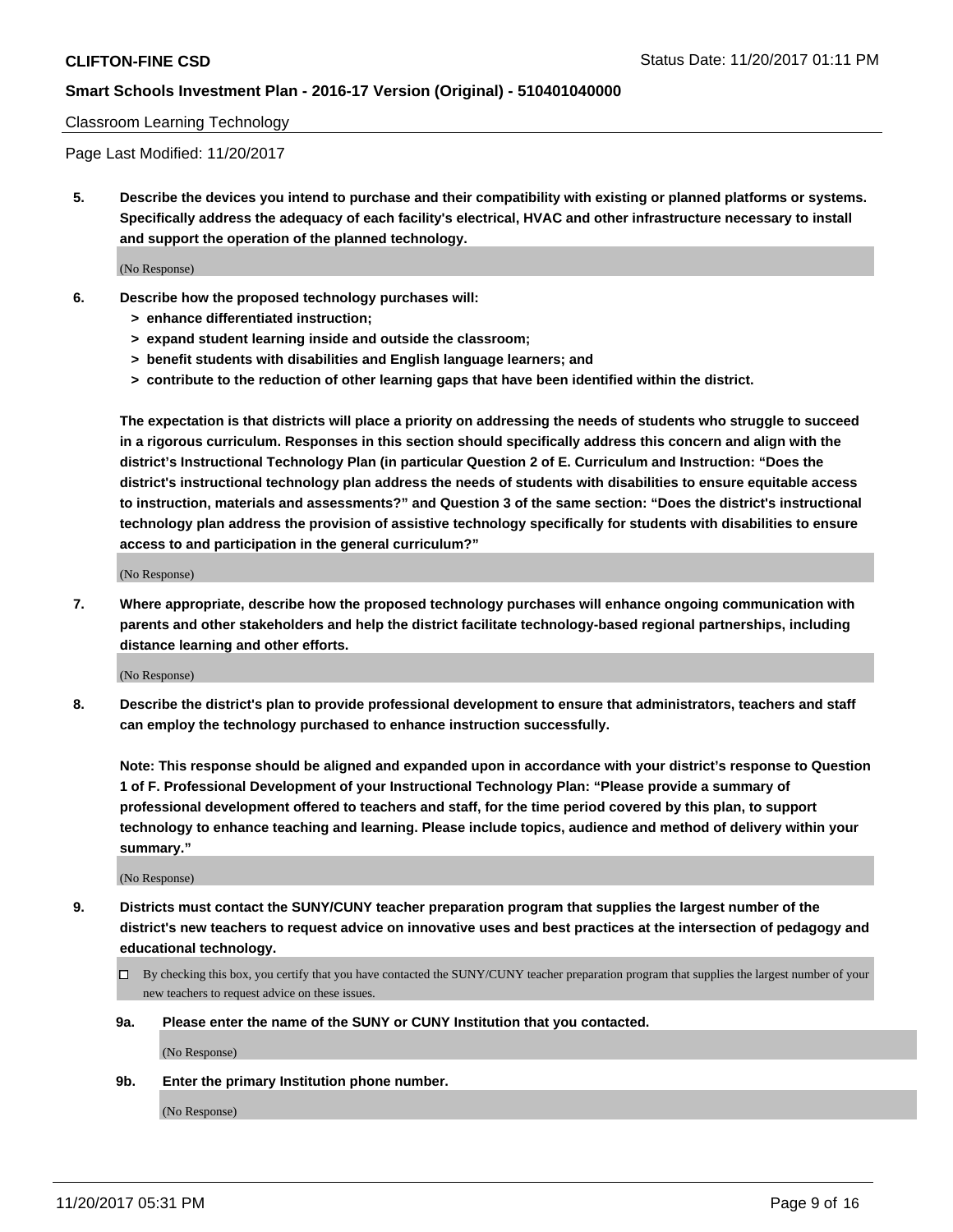Classroom Learning Technology

Page Last Modified: 11/20/2017

**9c. Enter the name of the contact person with whom you consulted and/or will be collaborating with on innovative uses of technology and best practices.**

(No Response)

**10. A district whose Smart Schools Investment Plan proposes the purchase of technology devices and other hardware must account for nonpublic schools in the district.**

**Are there nonpublic schools within your school district?**

Yes

 $\square$  No

**11. Nonpublic Classroom Technology Loan Calculator**

**The Smart Schools Bond Act provides that any Classroom Learning Technology purchases made using Smart Schools funds shall be lent, upon request, to nonpublic schools in the district. However, no school district shall be required to loan technology in amounts greater than the total obtained and spent on technology pursuant to the Smart Schools Bond Act and the value of such loan may not exceed the total of \$250 multiplied by the nonpublic school enrollment in the base year at the time of enactment.**

**See:**

**http://www.p12.nysed.gov/mgtserv/smart\_schools/docs/Smart\_Schools\_Bond\_Act\_Guidance\_04.27.15\_Final.pdf.**

|                                       | 1. Classroom   | l 2. Public   | 3. Nonpublic | l 4. Sum of | 15. Total Per                                                                                 | 6. Total       |
|---------------------------------------|----------------|---------------|--------------|-------------|-----------------------------------------------------------------------------------------------|----------------|
|                                       | Technology     | Enrollment    | Enrollment   | Public and  | Pupil Sub-                                                                                    | Nonpublic Loan |
|                                       | Sub-allocation | $(2014 - 15)$ | $(2014-15)$  | l Nonpublic | allocation                                                                                    | Amount         |
|                                       |                |               |              | Enrollment  |                                                                                               |                |
| Calculated Nonpublic Loan<br>  Amount |                |               |              |             | (No Response)   (No Response)   (No Response)   (No Response)   (No Response)   (No Response) |                |

**12. To ensure the sustainability of technology purchases made with Smart Schools funds, districts must demonstrate a long-term plan to maintain and replace technology purchases supported by Smart Schools Bond Act funds. This sustainability plan shall demonstrate a district's capacity to support recurring costs of use that are ineligible for Smart Schools Bond Act funding such as device maintenance, technical support, Internet and wireless fees, maintenance of hotspots, staff professional development, building maintenance and the replacement of incidental items. Further, such a sustainability plan shall include a long-term plan for the replacement of purchased devices and equipment at the end of their useful life with other funding sources.**

 $\Box$  By checking this box, you certify that the district has a sustainability plan as described above.

**13. Districts must ensure that devices purchased with Smart Schools Bond funds will be distributed, prepared for use, maintained and supported appropriately. Districts must maintain detailed device inventories in accordance with generally accepted accounting principles.**

By checking this box, you certify that the district has a distribution and inventory management plan and system in place.

**14. If you are submitting an allocation for Classroom Learning Technology complete this table. Note that the calculated Total at the bottom of the table must equal the Total allocation for this category that you entered in the SSIP Overview overall budget.**

|                         | Sub-Allocation |
|-------------------------|----------------|
| Interactive Whiteboards | (No Response)  |
| Computer Servers        | (No Response)  |
| Desktop Computers       | (No Response)  |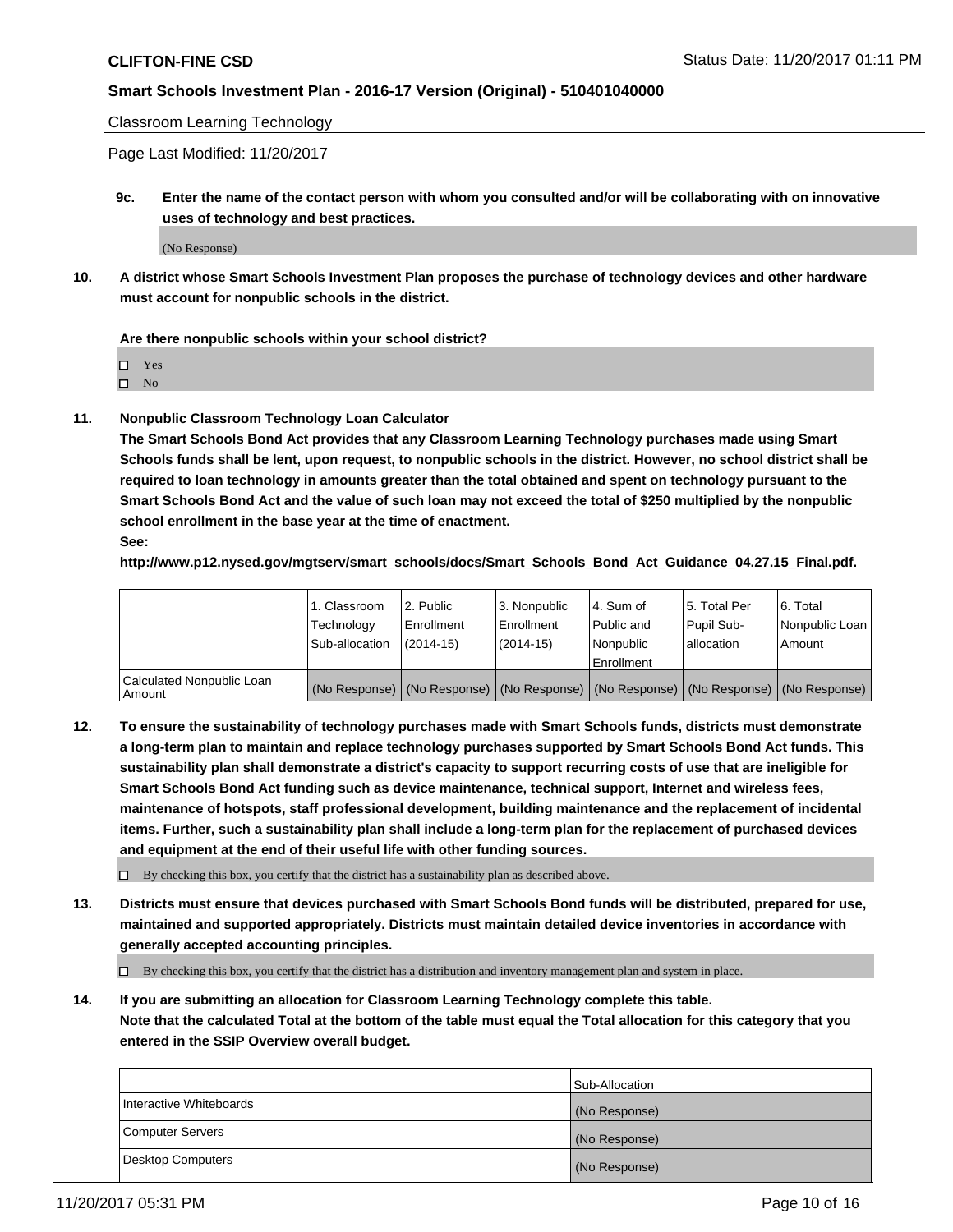#### Classroom Learning Technology

Page Last Modified: 11/20/2017

|                         | Sub-Allocation |
|-------------------------|----------------|
| Laptop Computers        | (No Response)  |
| <b>Tablet Computers</b> | (No Response)  |
| Other Costs             | (No Response)  |
| Totals:                 |                |

**15. Please detail the type, quantity, per unit cost and total cost of the eligible items under each sub-category. This is especially important for any expenditures listed under the "Other" category. All expenditures must be capital-bond eligible to be reimbursed through the SSBA. If you have any questions, please contact us directly through smartschools@nysed.gov.**

**Please specify in the "Item to be Purchased" field which specific expenditures and items are planned to meet the district's nonpublic loan requirement, if applicable.**

**NOTE: Wireless Access Points that will be loaned/purchased for nonpublic schools should ONLY be included in this category, not under School Connectivity, where public school districts would list them. Add rows under each sub-category for additional items, as needed.**

| Select the allowable expenditure | Iltem to be Purchased | Quantity      | Cost per Item | <b>Total Cost</b> |
|----------------------------------|-----------------------|---------------|---------------|-------------------|
| type.                            |                       |               |               |                   |
| Repeat to add another item under |                       |               |               |                   |
| each type.                       |                       |               |               |                   |
| (No Response)                    | (No Response)         | (No Response) | (No Response) | (No Response)     |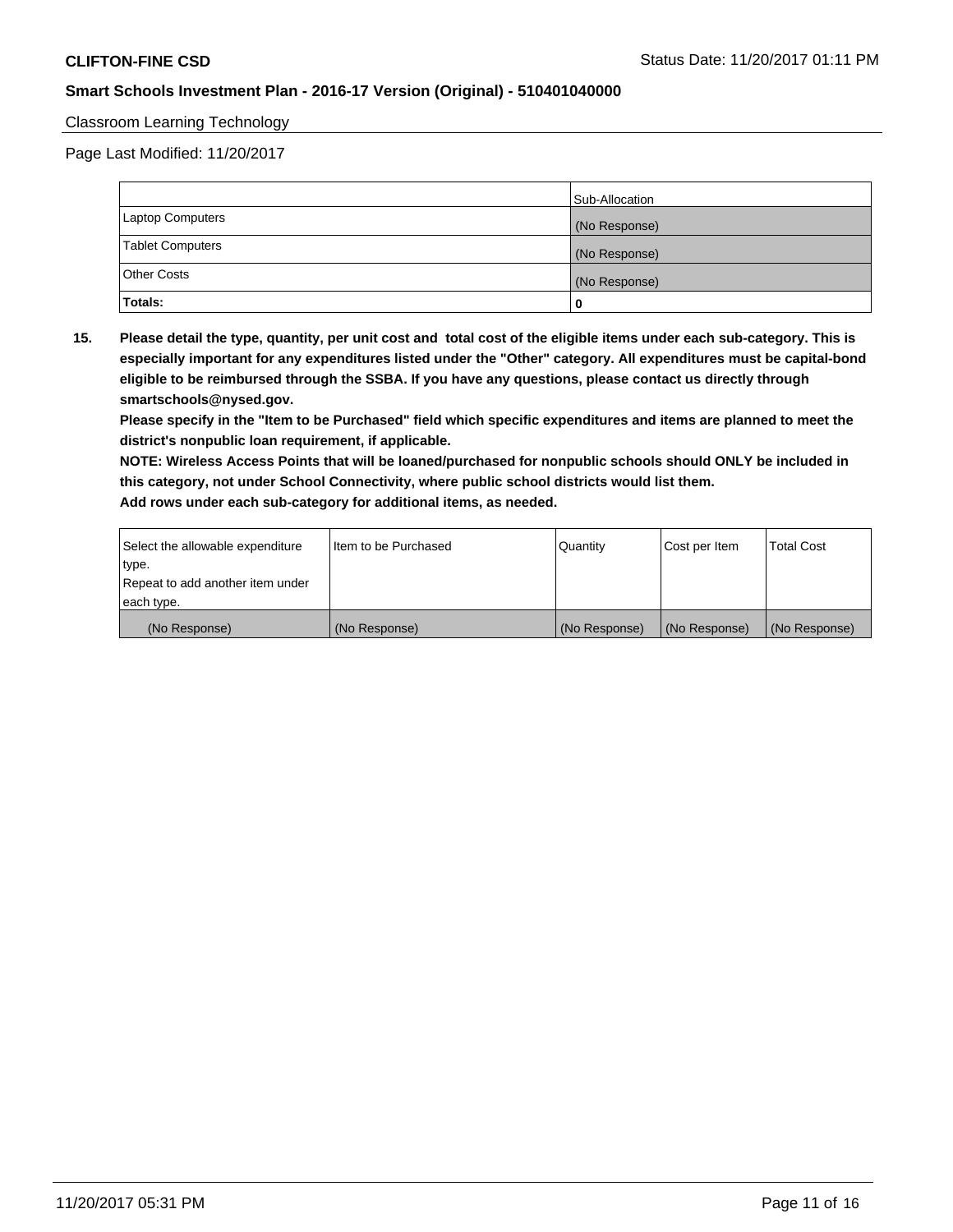#### Pre-Kindergarten Classrooms

Page Last Modified: 11/20/2017

**1. Provide information regarding how and where the district is currently serving pre-kindergarten students and justify the need for additional space with enrollment projections over 3 years.**

(No Response)

- **2. Describe the district's plan to construct, enhance or modernize education facilities to accommodate prekindergarten programs. Such plans must include:**
	- **Specific descriptions of what the district intends to do to each space;**
	- **An affirmation that pre-kindergarten classrooms will contain a minimum of 900 square feet per classroom;**
	- **The number of classrooms involved;**
	- **The approximate construction costs per classroom; and**

**- Confirmation that the space is district-owned or has a long-term lease that exceeds the probable useful life of the improvements.**

(No Response)

**3. Smart Schools Bond Act funds may only be used for capital construction costs. Describe the type and amount of additional funds that will be required to support ineligible ongoing costs (e.g. instruction, supplies) associated with any additional pre-kindergarten classrooms that the district plans to add.**

(No Response)

**4. All plans and specifications for the erection, repair, enlargement or remodeling of school buildings in any public school district in the State must be reviewed and approved by the Commissioner. Districts that plan capital projects using their Smart Schools Bond Act funds will undergo a Preliminary Review Process by the Office of Facilities Planning.**

**Please indicate on a separate row each project number given to you by the Office of Facilities Planning.**

| Project Number |  |
|----------------|--|
| (No Response)  |  |

**5. If you have made an allocation for Pre-Kindergarten Classrooms, complete this table.**

**Note that the calculated Total at the bottom of the table must equal the Total allocation for this category that you entered in the SSIP Overview overall budget.**

|                                          | Sub-Allocation |
|------------------------------------------|----------------|
| Construct Pre-K Classrooms               | (No Response)  |
| Enhance/Modernize Educational Facilities | (No Response)  |
| <b>Other Costs</b>                       | (No Response)  |
| <b>Totals:</b>                           | 0              |

**6. Please detail the type, quantity, per unit cost and total cost of the eligible items under each sub-category. This is especially important for any expenditures listed under the "Other" category. All expenditures must be capital-bond eligible to be reimbursed through the SSBA. If you have any questions, please contact us directly through smartschools@nysed.gov.**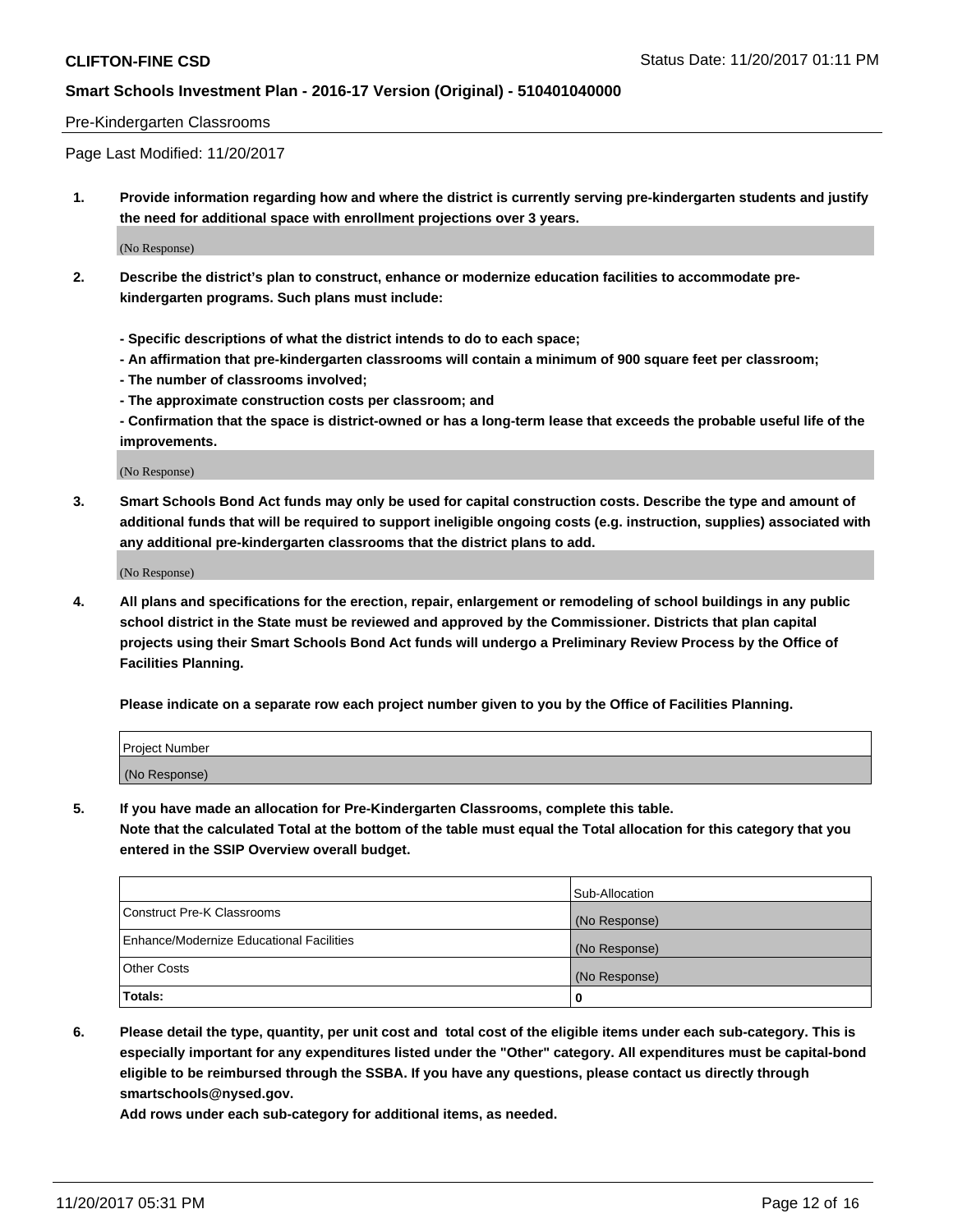# Pre-Kindergarten Classrooms

Page Last Modified: 11/20/2017

| Select the allowable expenditure | Item to be purchased | Quantity      | Cost per Item | <b>Total Cost</b> |
|----------------------------------|----------------------|---------------|---------------|-------------------|
| type.                            |                      |               |               |                   |
| Repeat to add another item under |                      |               |               |                   |
| each type.                       |                      |               |               |                   |
| (No Response)                    | (No Response)        | (No Response) | (No Response) | (No Response)     |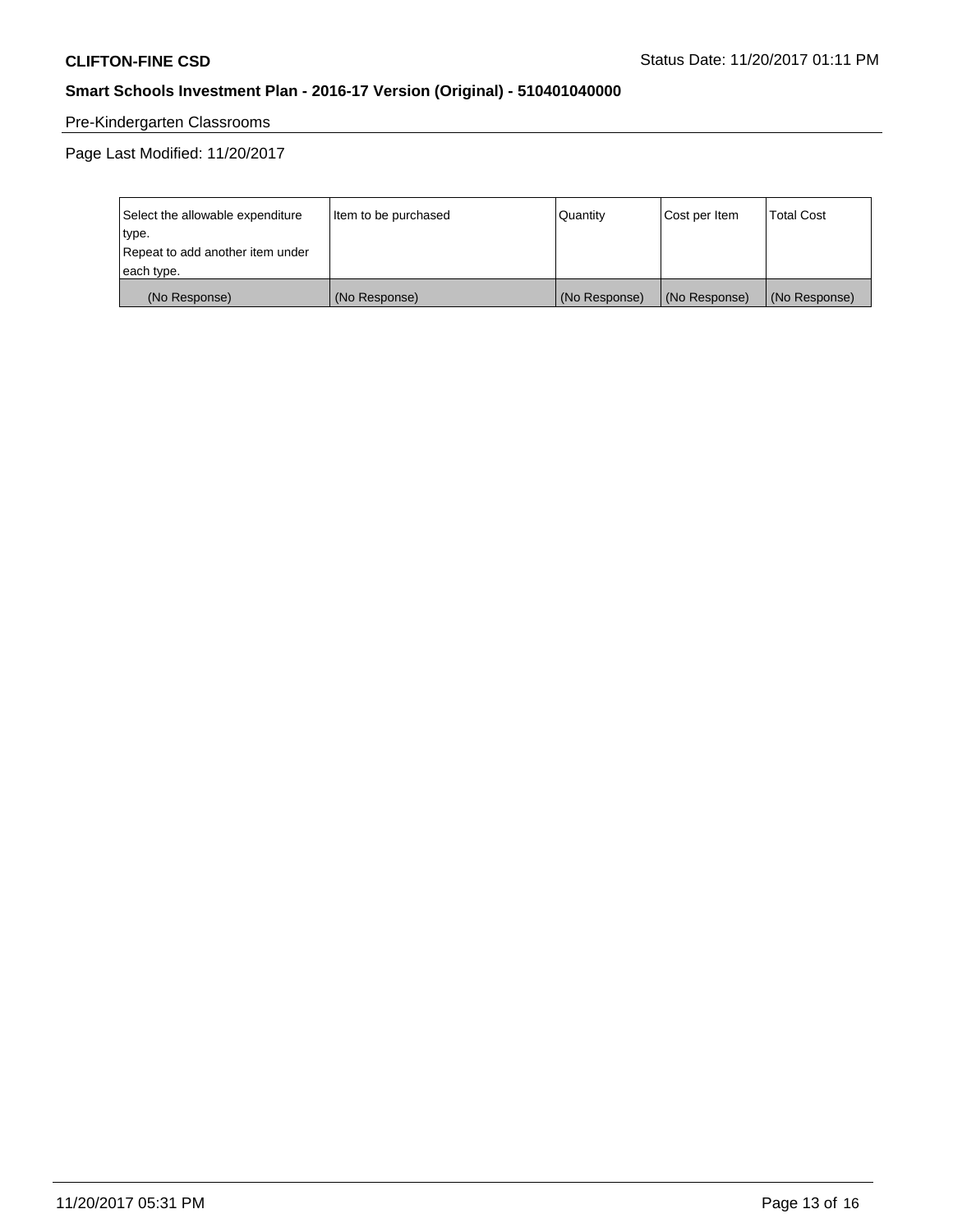Replace Transportable Classrooms

Page Last Modified: 11/20/2017

**1. Describe the district's plan to construct, enhance or modernize education facilities to provide high-quality instructional space by replacing transportable classrooms.**

(No Response)

**2. All plans and specifications for the erection, repair, enlargement or remodeling of school buildings in any public school district in the State must be reviewed and approved by the Commissioner. Districts that plan capital projects using their Smart Schools Bond Act funds will undergo a Preliminary Review Process by the Office of Facilities Planning.**

**Please indicate on a separate row each project number given to you by the Office of Facilities Planning.**

| <b>Project Number</b> |  |
|-----------------------|--|
| (No Response)         |  |

**3. For large projects that seek to blend Smart Schools Bond Act dollars with other funds, please note that Smart Schools Bond Act funds can be allocated on a pro rata basis depending on the number of new classrooms built that directly replace transportable classroom units.**

**If a district seeks to blend Smart Schools Bond Act dollars with other funds describe below what other funds are being used and what portion of the money will be Smart Schools Bond Act funds.**

(No Response)

**4. If you have made an allocation for Replace Transportable Classrooms, complete this table. Note that the calculated Total at the bottom of the table must equal the Total allocation for this category that you entered in the SSIP Overview overall budget.**

|                                                | Sub-Allocation |
|------------------------------------------------|----------------|
| Construct New Instructional Space              | (No Response)  |
| Enhance/Modernize Existing Instructional Space | (No Response)  |
| <b>Other Costs</b>                             | (No Response)  |
| Totals:                                        | 0              |

**5. Please detail the type, quantity, per unit cost and total cost of the eligible items under each sub-category. This is especially important for any expenditures listed under the "Other" category. All expenditures must be capital-bond eligible to be reimbursed through the SSBA. If you have any questions, please contact us directly through smartschools@nysed.gov.**

| Select the allowable expenditure<br>type.      | lltem to be purchased | Quantity      | Cost per Item | <b>Total Cost</b> |
|------------------------------------------------|-----------------------|---------------|---------------|-------------------|
| Repeat to add another item under<br>each type. |                       |               |               |                   |
| (No Response)                                  | (No Response)         | (No Response) | (No Response) | (No Response)     |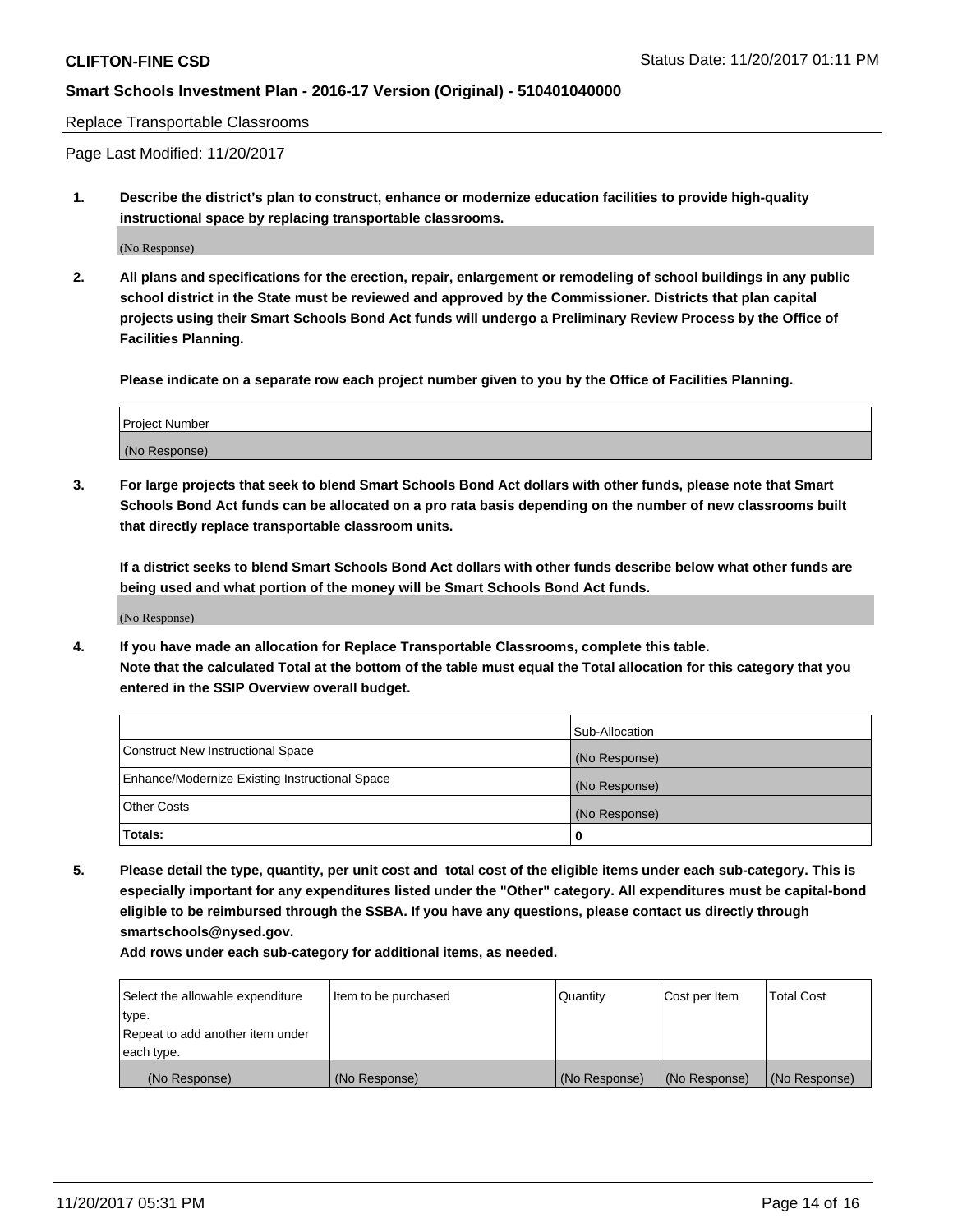#### High-Tech Security Features

Page Last Modified: 11/20/2017

### **1. Describe how you intend to use Smart Schools Bond Act funds to install high-tech security features in school buildings and on school campuses.**

The district will upgrade network cabling and network switches to increase network capability to support the new security features. The video surveillance equipment will be replaced with high quality HD 360o cameras to improve video surveillance. A lockdown/ Mass Notification system will be installed for enhanced intruder protection. The visitor entrance will be altered to increase building security to coincide with the lockdown intruder system and a new visitor management and badging system will be installed.

The new Sound System Rack and TCU Module provide the school with Automated Lockdown Features and Mass notification to all facilities on the campus. This provides for an essential high tech security upgrade in the event of a threat.

The servers listed under security are (2) Video Surveillance Servers.

The entrance will have a additional set of doors to access the building with a sign in window for visitors. This will ensure no visitors can circumvent the office sign in procedures. From their a buzzer will release the lock on the doors to allow access if granted.

**2. All plans and specifications for the erection, repair, enlargement or remodeling of school buildings in any public school district in the State must be reviewed and approved by the Commissioner. Districts that plan capital projects using their Smart Schools Bond Act funds will undergo a Preliminary Review Process by the Office of Facilities Planning.** 

**Please indicate on a separate row each project number given to you by the Office of Facilities Planning.**

| Project Number        |  |
|-----------------------|--|
| 51-04-01-04-7-999-001 |  |

#### **3. Was your project deemed eligible for streamlined Review?**

| П | Yes |
|---|-----|
| ☑ | No  |

**4. Include the name and license number of the architect or engineer of record.**

| Name                  | License Number |
|-----------------------|----------------|
| <b>Micheal Harris</b> | 221911         |

**5. If you have made an allocation for High-Tech Security Features, complete this table.**

**Note that the calculated Total at the bottom of the table must equal the Total allocation for this category that you entered in the SSIP Overview overall budget.**

|                                                      | Sub-Allocation |
|------------------------------------------------------|----------------|
| Capital-Intensive Security Project (Standard Review) | 34,500         |
| <b>Electronic Security System</b>                    | 269,719        |
| <b>Entry Control System</b>                          | 20,000         |
| Approved Door Hardening Project                      | 5,500          |
| <b>Other Costs</b>                                   | (No Response)  |
| Totals:                                              | 329,719        |

**6. Please detail the type, quantity, per unit cost and total cost of the eligible items under each sub-category. This is especially important for any expenditures listed under the "Other" category. All expenditures must be capital-bond eligible to be reimbursed through the SSBA. If you have any questions, please contact us directly through smartschools@nysed.gov.**